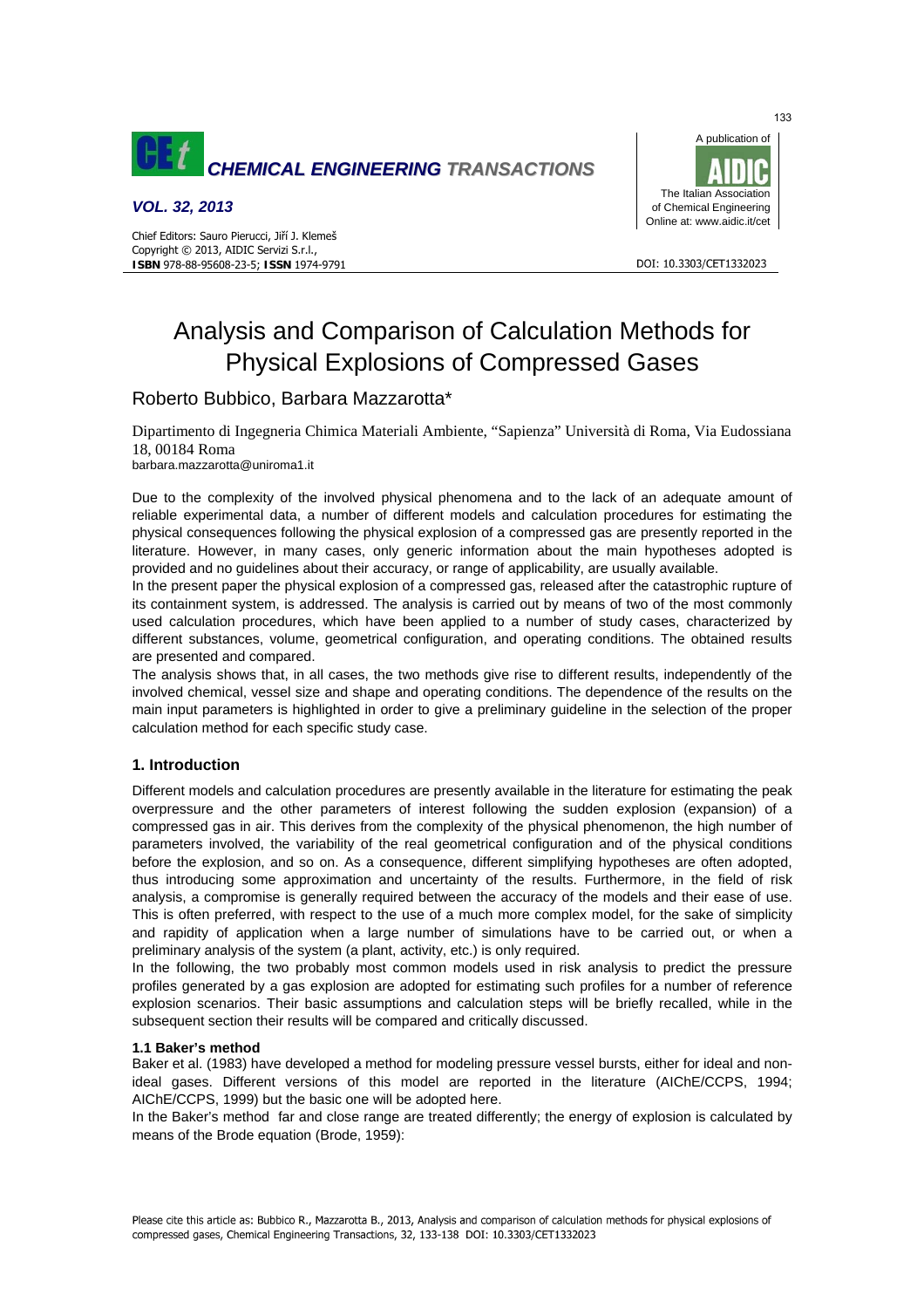$$
E = \frac{(P_1 - P_0)V}{\gamma - 1} \tag{1}
$$

where  $P_1$  and  $P_0$  are the initial and final (ambient) pressures of the expanding gas, V the gas total volume and γ its heat capacity ratio.

When the explosion occurs at ground level, the calculated value of the energy is conventionally multiplied by 2 to take into consideration ground effects, like the reflection of the shock wave, even if this is just an approximation, which does not properly represent the complexity of a real explosion. The pressure profile is then obtained by using the Sachs scaling law (AIChE/CCPS, 1999), where the scaled distance, *R*, is calculated as:

$$
\overline{R} = r \left(\frac{P_o}{E}\right)^{\frac{1}{3}} \tag{2}
$$

It is worth noting that the Brode equation is only a rough approximation of the reality, since it represents the energy required to compress an ideal gas, at constant volume, from  $P_0$  to  $P_1$ . Of course, this is not the case in a real explosion, where the gas reaches an equilibrium condition after expansion from an initial volume at  $P_1$  to a final volume at  $P_0$ . In addition, the expansion energy of the gas, even if properly calculated, still overestimates the actual explosion energy dissipated in the surrounding environment, because it would neglect several accompanying phenomena (like the energies required to rupture the vessel, to launch the fragments of the containment vessel, etc., which can amount up to 50 % of the total internal energy) as well as other aspects (such as the deformation of the vessel fragments, non-equilibrium effects, and so on).

Despite these considerations, the Brode equation is widely used and implemented in many models (AIChE/CCPS, 2000), and its approximation is counterbalanced by the introduction of some correction coefficients (Crowl and Louvar, 2002). Since in the proximity of the external surface of the exploding gas the method can calculate overpressures higher than the burst pressure, which is physically impossible, a modified procedure has been proposed for  $R < 2$  (Baker et al., 1983): of course, it has been adopted also in the present work.

#### **1.2 Prugh's method**

 $\mathbf{r}$ 

The procedure by Prugh (1988) has some similarities with that of Baker described in the previous paragraph. Also in this case the maximum overpressure of the shock wave, i.e. the one at the contact surface between the expanding gas sphere and the air, has to be evaluated. In Prugh's method, differently from Baker's one, the explosion energy is calculated assuming an isothermal expansion of the ideal gas, which also is not a correct hypothesis in the case under exam, and the following equation is used:

$$
P_b = P_s \left[ 1 - \frac{3.5(\gamma - 1)(P_s - 1)}{\sqrt{\left(\frac{\gamma T}{M}\right)(1 + 5.9 P)}} \right]^{-2} \tag{3}
$$

However, instead of using the same procedure of Baker's method, a virtual distance (Petes, 1971) is here introduced to fictitiously move the explosion centre "upwind" with respect to the surface of the expanding gas, making it possible to use the traditional TNT equivalency model from that point on. Specifically, the virtual distance is obtained by subtracting the geometrical distance between the centre and the external surface of the vessel (corresponding to the expanding gas initial surface), from the distance calculated by the TNT model to get the  $P_b$  overpressure. The value of the virtual distance thus obtained is than added to the actual distance, and properly divided by the explosion energy to get the scaled distance Z of TNT model, where the peak overpressure has to be determined. Therefore, the physical parameters are derived by those of an equivalent amount of TNT.

## **2. Results and discussion**

In order to check the differences in the estimates obtained applying the two methods, a number of accidental scenarios have been simulated and the overpressure profiles as a function of the distance from the centre of the explosion, have been reported and compared. The examined scenarios differ in terms of substance involved, total gas volume, operating conditions and geometrical configuration: in particular, a

134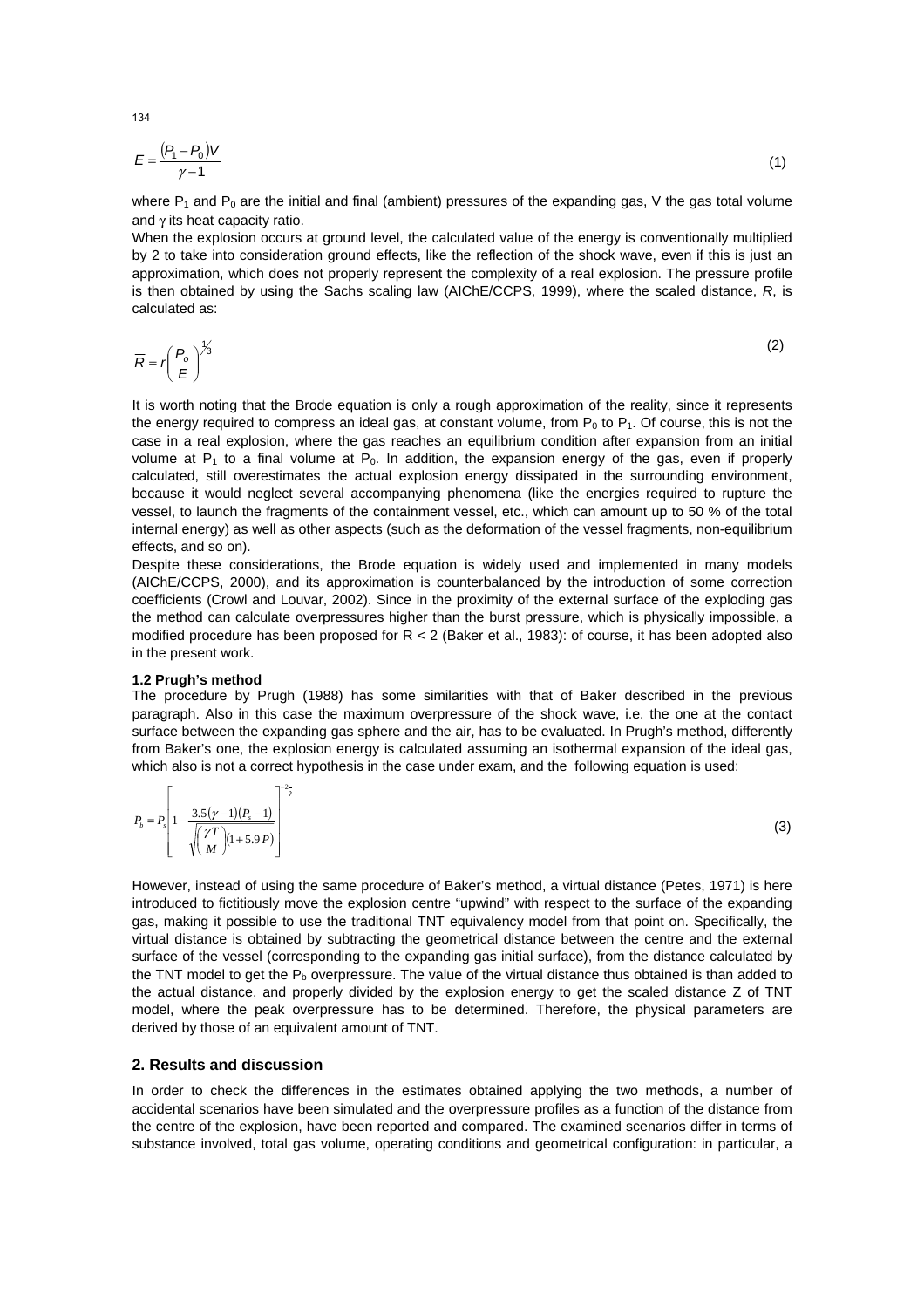cylindrical and a spherical vessel have been considered, with volumes of 10, 100  $m^3$  (cylindrical) and 1,000  $m<sup>3</sup>$  (spherical), respectively.

## **2.1 Ammonia**

Storage tanks containing ammonia as liquefied gas under pressure at ambient temperature have been considered. As a consequence, liquid-vapour equilibrium conditions are established, and the following initial (burst) pressures have been adopted:

*Table 1: Set of initial (burst) pressures for ammonia cases* 

| Temperature (°C) | Internal pressure (bar) |
|------------------|-------------------------|
| 30               | 11.40                   |
| 25               | 9.84                    |
| 20               | 8.42                    |
| 10               | 6.00                    |
|                  | 4.30                    |

Figure 1 shows the overpressure profiles as a function of the distance from the 10  $m^3$  tank centre, for the two models at different values of the burst pressure: since both models assume circular symmetry, the profiles are identical for any directions.



*Figure 1: Comparison of the models for a 10 m3 cylindrical ammonia vessel* 

It can be first observed from Figure 1 that, for a given model, the local overpressure varies remarkably with the burst pressure for relatively small distances from the centre of the explosion, while at larger distances a much lower difference in the overpressure is experienced, so that the influence of the burst pressure is much more important in the proximity of the exploding vessel, rather than at larger distances.

Secondly, at any given initial tank pressure, if the results of the two models at a given distance are compared, it can be noticed that Baker's model always provides larger values of the overpressure, turning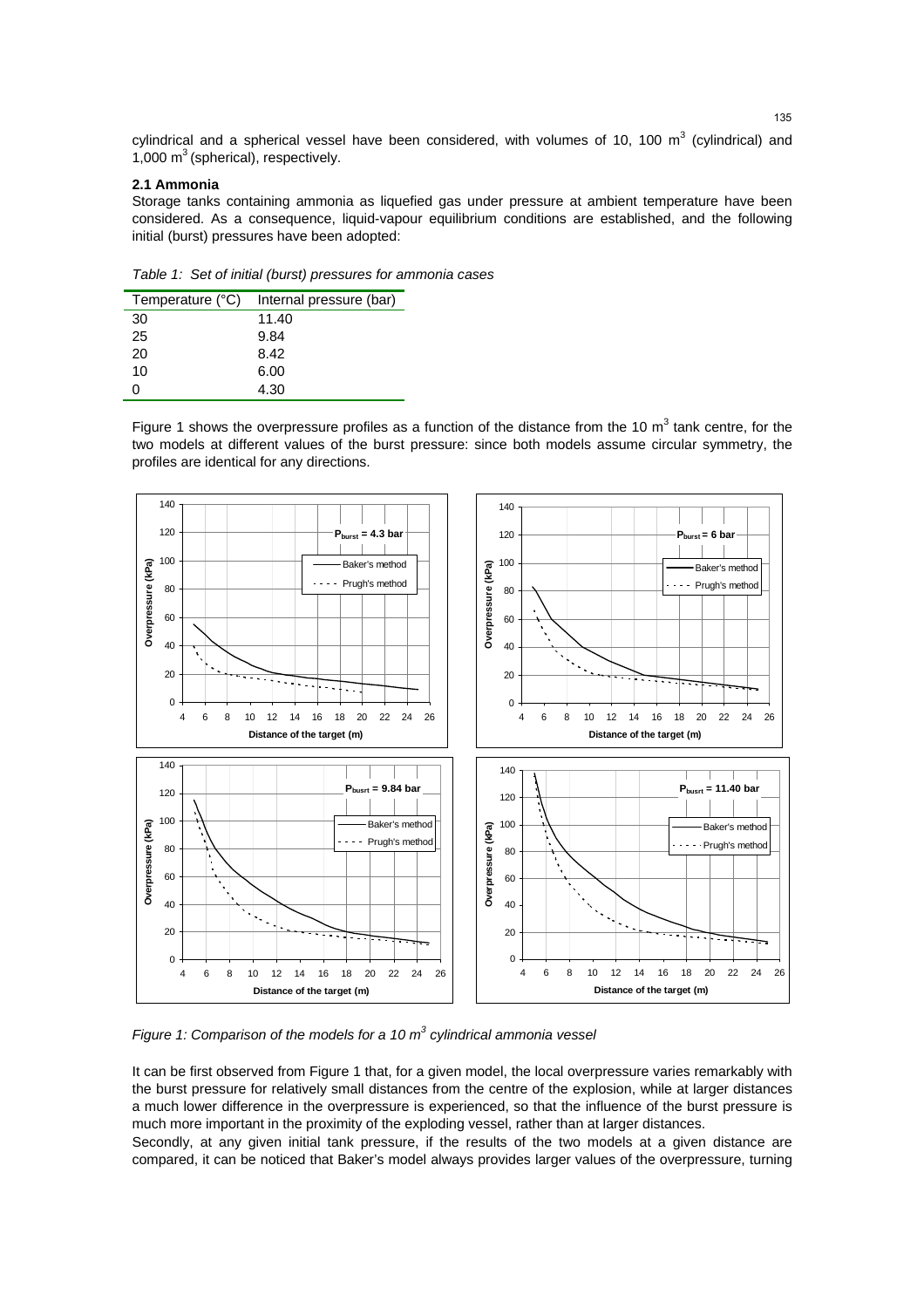out to be more conservative than Prugh's. However, by increasing the distance from the centre of the explosion, the difference between the models becomes progressively smaller: from a given distance on (about 22 m in this case), the curves get very close, also due to the low absolute values of the overpressure.

The value of 30 kPa is usually assumed as the overpressure threshold giving rise to immediately lethal effects on humans, and to domino effects for structures. Therefore, the intersections of the pressure profiles with the horizontal line at 30 kPa will give an approximate safety distance, beyond which significant physical injuries and/or destructive damages to structures are not expected. This is, obviously, an abrupt approximation of the actual effects caused by a shock wave, and it is used here only as a benchmark value for models comparison, since no significant variation in the conclusions is expected for different values. According with the previous observations, i.e. with the more conservative approach of the Baker's method, the threshold distances calculated by this procedure always provide larger distances with respect to the Prugh's ones, by a 40 % average (see Table 2).

If the same analysis is carried out for the larger vessels (100  $m^3$  cylindrical and 1,000  $m^3$  spherical), it can be found that the above considerations apply as well, the differences between the two approaches being even more apparent, since the overpressures calculated by the Baker's method are always higher than Prugh's ones, independently on the initial pressure and in the whole range of distance analyzed.

Also for the threshold distances, the difference is more apparent for the large vessels than for the small one, since the values provided by the Baker's method are more than double those calculated by Prugh's one (Table 2) for the 100 m<sup>3</sup> cylindrical tank and about 80 % in the case of the 1,000 m<sup>3</sup> spherical one.

| Initial  | 10 m <sup>3</sup> cylindrical vessel |                 | 100 m <sup>3</sup> cylindrical vessel |                 | 1000 $m3$ spherical vessel |                 |
|----------|--------------------------------------|-----------------|---------------------------------------|-----------------|----------------------------|-----------------|
| pressure | Distance                             | <b>Distance</b> | <b>Distance</b>                       | <b>Distance</b> | <b>Distance</b>            | <b>Distance</b> |
| (bar)    | (Baker) (m)                          | (Prugh) (m)     | (Baker) (m)                           | (Prugh) (m)     | (Baker) (m)                | $(Prugh)$ $(m)$ |
| 11.40    | 16.00                                | 11.50           | 51.5                                  | 23.5            | 80.5                       | 45.0            |
| 9.84     | 15.00                                | 10.40           | 49.5                                  | 22.0            | 76.2                       | 42.0            |
| 8.42     | 14.00                                | 9.70            | 46.5                                  | 20.5            | 72.0                       | 39.0            |
| 6.00     | 11.75                                | 8.25            | 41.0                                  | 18.0            | 61.0                       | 32.5            |
| 4.30     | 9.25                                 | 5.80            | 35.5                                  | 15.6            | 49.5                       | 28.0            |

*Table 2: Distance to 30 kPa for the two models for ammonia vessels.* 



Figure 2 shows the trend of the threshold distance as a function of the initial (burst) pressure.

*Figure 2: Threshold distance vs. burst pressure for ammonia cases* 

#### **2.2 Chlorine**

The same storage tanks considered for the ammonia cases were then assumed to containing chlorine, analyzing 5 explosion scenarios, with the burst pressures of 5, 10, 25, 50 and 100 bar, in order to compare the predictions of the two methods in a different (wider) range of operating conditions. Also for this product, the Baker's method is always conservative with respect to the Prugh's one, giving higher values of the

136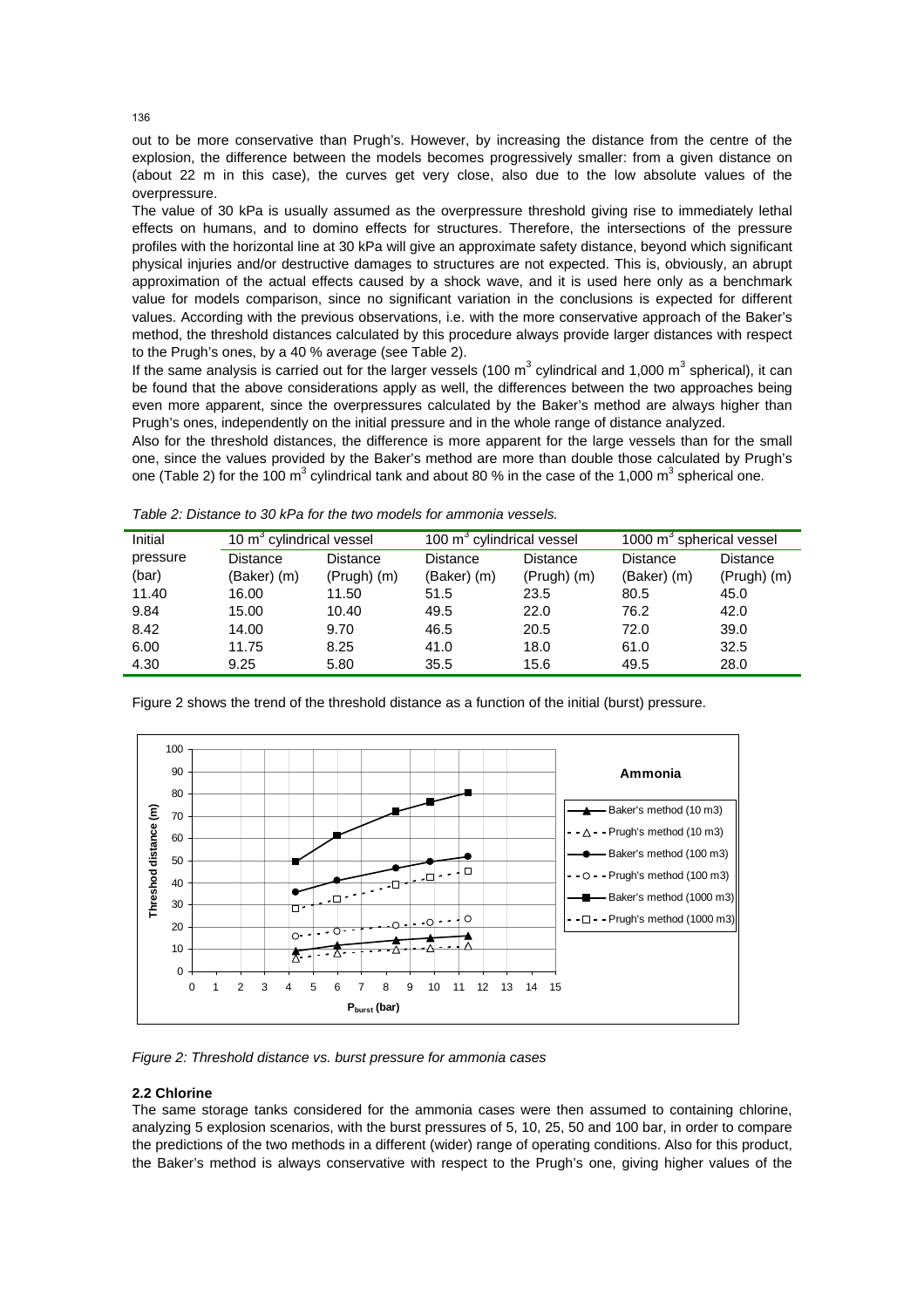overpressure at any distance, with increasing difference at higher burst pressures. Accordingly, the threshold distances are remarkably higher for Baker's method, as shown in Table 3: the ratio between the distances calculated according to the two methods decreases with increasing the initial pressure, which, in absolute terms, correspond to a decreasing difference at greater distances from the explosion centre.

| Initial  | 10 m <sup>3</sup> cylindrical vessel |                 | 100 m <sup>3</sup> cylindrical vessel |                 | 1000 m <sup>3</sup> spherical vessel |                 |
|----------|--------------------------------------|-----------------|---------------------------------------|-----------------|--------------------------------------|-----------------|
| pressure | <b>Distance</b>                      | <b>Distance</b> | <b>Distance</b>                       | <b>Distance</b> | <b>Distance</b>                      | <b>Distance</b> |
| (bar)    | (Baker) (m)                          | $(Prugh)$ $(m)$ | (Baker) (m)                           | $(Prugh)$ $(m)$ | (Baker) (m)                          | (Prugh) (m)     |
| 100      | 49.5                                 | 24              | 107                                   | 52              | 178.5                                | 112             |
| 50       | 39.5                                 | 17.5            | 84.5                                  | 38              | 131.5                                | 82.5            |
| 25       | 31                                   | 13              | 68                                    | 28              | 99.5                                 | 61              |
| 10       | 23                                   | 8.5             | 48.5                                  | 18.5            | 63                                   | 40              |
| 5        | 17                                   | 6.5             | 37                                    | 14.5            | 43                                   | 29.5            |

*Table 3: Distance to 30 kPa for the two models for chlorine vessels* 

Figure 3 shows the trend of the threshold distance as a function of the initial (burst) pressure.



*Figure 3: Threshold distance vs. burst pressure for chlorine cases* 

#### **2.3 Comparison ammonia vs. chlorine**

Figure 4 compares the obtained trends of the threshold distance as a function of the burst pressure for the two substances adopted for the study cases (the scale was limited to 12 bar, for the sake of clarity). It can be noticed that, at a given burst pressure, different threshold distances are obtained. The values are closer according to Prugh's method, and in this case ammonia gives rise to longer threshold distances; when Baker's method is used, the effect of volume is greater for ammonia than for chlorine and, for the small vessel, chlorine threshold distances are larger. Therefore, the characteristics of the product under study appear to exhibit a certain influence on the overpressure profiles, which may depend on the different molecular weight rather than on the heat capacity ratio, which is rather similar. This point seems worth of further investigation.